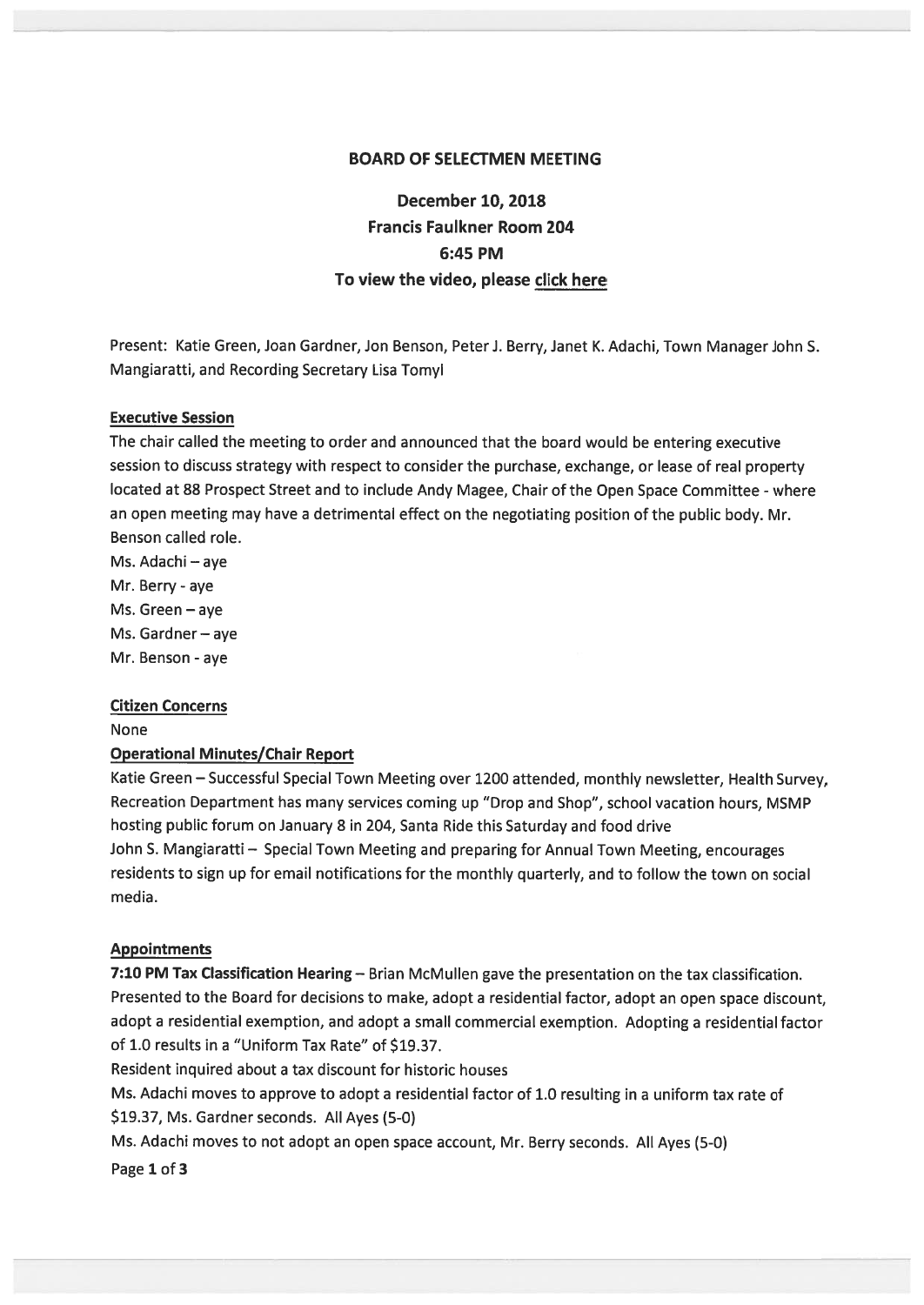Ms. Adachi moves to not adopt <sup>a</sup> residential exemption, Ms. Gardner seconds. All Ayes (5-0) Ms. Adachi moves to not adopt <sup>a</sup> small commercial exemption, Ms. Gardner seconds. All Ayes (5-0)

## Selectmen Business

Discussion on Follow Up From Meeting With MassHousing — Mr. Mangiaratii and Ms. Green met with Mr. Watson and Mr. Busby from MassHousing. Mr. Mangiaratti summarized the meeting. MassHousing is still reviewing the application for <sup>a</sup> comprehensive 40B application at <sup>4</sup> Piper Road. If there are any changes from the initial application MassHousing would let the town know. Ms. Green noted from MassHousing's perspective the town's most effective arguments are personal health and safety in evaluating the potential impact of the project at the ZBA level. Although Mr. Benson felt the comment letter to MassHousing could have been stronger, he commended Mr. Mangiaratti for reaching to MassHousing and arranging an in person meeting. Ms. Green noted MassHousing indicated any material change to the developer's application would give the town time for another public review and comment period.

Several residents commented about disappointment regarding disregard for the private traffic study not being considered, the consideration from (SANA) attorney's letter, and who is performing the technical review at MassHousing — Ms. Green explained that MassHousing reviews the application and if it is complete then the application is sent to the ZBA. Mr. Benson commented that the scope of MassHousing's review is narrow and is essentially limited to two points: (i) has the town reached the 10% affordable housing level; and (ii) is the developer qualified to do the project.

Mr. Berry suggested having town counsel to look at the potential of the PEL, or the review process at MassHousing. Mr. Benson suggested we ask town counsel to reach out to Mass Housing about concerns with the developer's qualifications and pending litigations regarding previous projects.

Sustainability Policy Discussion — Ms. Adachi and Mr. Benson commended the revisions made by Ms. Green, Mr. Mangiaratti and town staff to the previous draft policy document. Mr. Benson commented the policy statement is responsibly aspirational and practical in its implementation. Mr. Berry suggested to add under energy about reducing emissions and methane leaks. Also noted that we don't have <sup>a</sup> bylaw regarding anti-idling (not an ordinance). Ms. Green noted that it is <sup>a</sup> living document and will probably have more revisions over time. The Board voted to approve the revised Environmental Sustainability Policy (5-0).

#### Consent Agenda

Mr. Benson held consent item 6 due to an email from the Chair of the Audubon Hill South Association regarding overflow parking concern. Ms. Green recommended <sup>a</sup> condition of the approva<sup>l</sup> is to <sup>p</sup>lace temporary no parking signs on the private ways. Mr. Benson moves to approve the one day alcoholic beverage license with the condition that temporary no parking signs be <sup>p</sup>laced on Brewster Way, Ms. Gardner seconds. All Ayes (5-0). Ms. Adachi moves to approve consent items 4-5/7-8, Ms. Gardner seconds, all ayes (5-0).

Ms. Adachi moves to adjourn, Ms. Gardner seconds. All Ayes (5-0) Meeting adjourned at 8:15 PM. Page 2 of 3